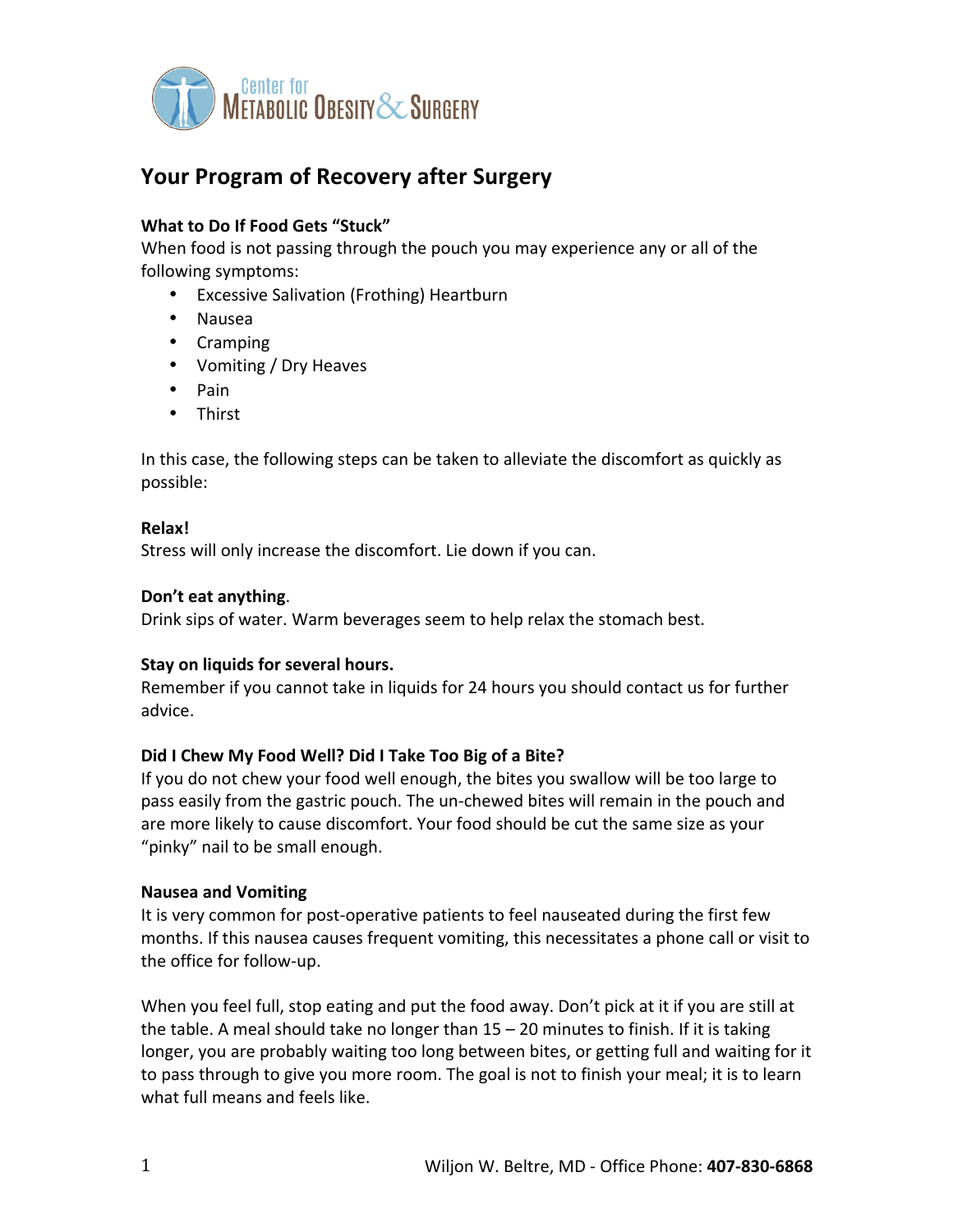

One of the causes of nausea and vomiting is noncompliance with nutritional guidelines; therefore, following the provided guidelines is very important.

Any problems with nausea or vomiting should prompt the following questions and necessary changes to avoid further pain and discomfort:

- How long am I taking to eat and/or drink?
- Did I drink fluids with my meal or too soon before/after the meal?
- Am I eating more than I should?
- Am I chewing solid foods until they resemble a pureed consistency?
- Did I lie down too soon after my meal?
- Did I eat hard-to-digest foods such as tough meat or fresh bread?
- Did I eat foods from the next stage of the menu plan before being cleared by the physician to do so?

If vomiting persists throughout the day, do not eat solid foods. Sip on clear liquids (stage one). If vomiting occurs for more than 24 hours, contact the surgeon immediately.

## **Frothing**

As the new pouch heals, mucous sometimes is excreted to help break down food. With some patients, this mucous will back up in the esophagus and causes frothy clear vomiting. This is short lived and usually resolves by the 3rd month. Frothing is not a complication, so try drinking hot water  $1/2$  hour prior to your meal to emulsify the mucous. Your meal should then be better tolerated.

## **Gas Pains**

Gas pains are common in the first few weeks after surgery. Sometimes these pains can be severe and more uncomfortable than the "surgical" pain. To help relieve these pains, try to increase your activity level to include some walking. You can also try anti-gas overthe-counter preparations such as Mylanta, Maalox and Gaviscon.

Gas pains or spasms may occur months or even years after your bypass operation. The cause for random episodes of gas or spasms is often unknown, and this discomfort will usually relieve itself in a short time. If the discomfort from gas or spasms persists, contact your surgeon for evaluation and possible treatment with medication to relax the intestine.

## **Hair Loss**

If you notice hair loss/thinning, especially around the third month after surgery, you should consult with our dietitian to help increase your protein intake. Hair loss is often attributable to protein deficiencies, and by increasing your protein intake, you may reduce hair loss.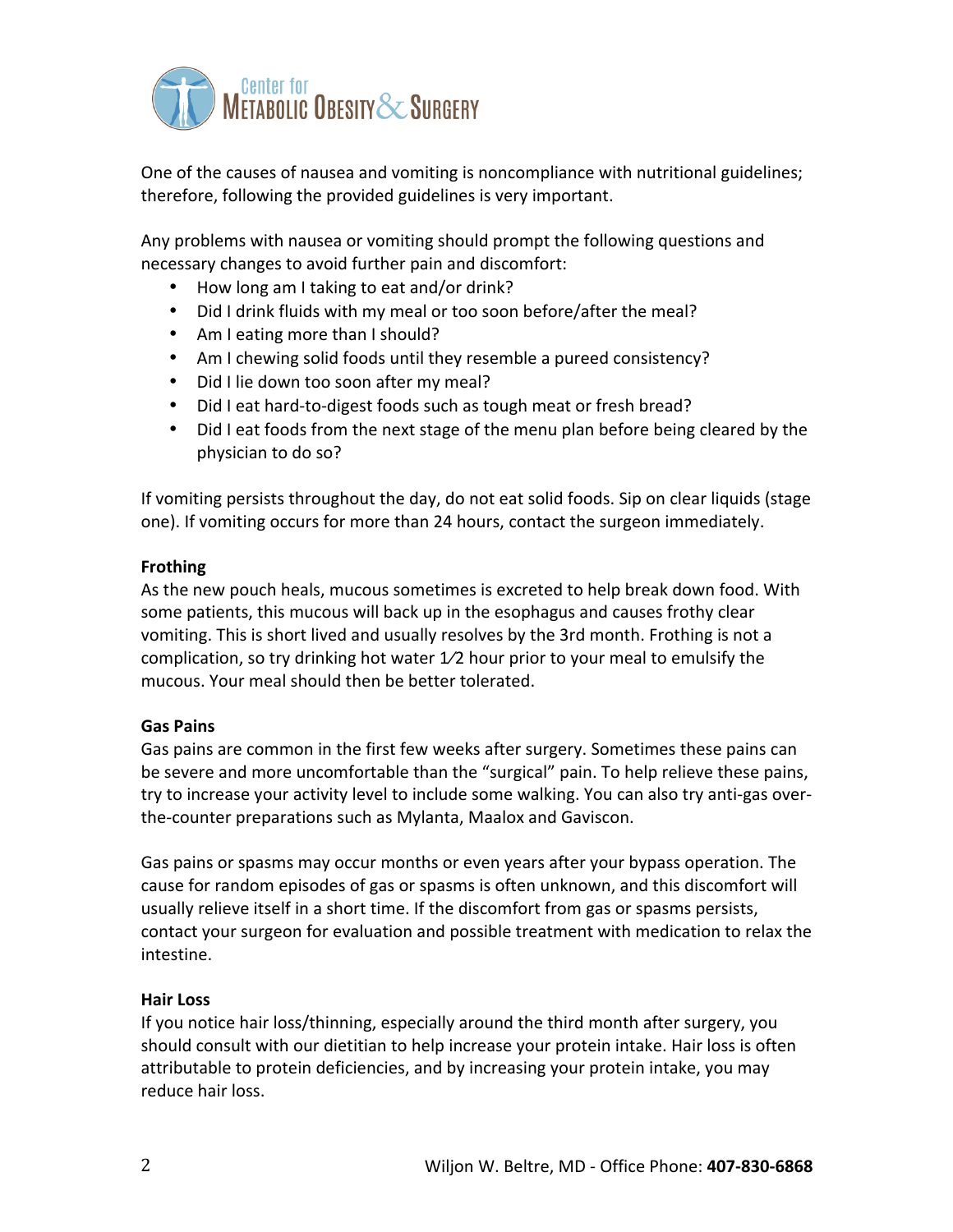

There are no "guarantees," however. Hair re-growth frequently occurs after several months. We recommend 70-80Gm protein each day.

### **Bowel Habits**

It is common to have some temporary bowel changes following surgery. These changes range from constipation to diarrhea. If you do not move your bowels by the first or second day at home, you may try a mild laxative such as Milk of Magnesia. Follow the bottle instructions.

Maroon or blood-tinged stools should be reported to your surgeon, as they may indicate the need for additional medication to reduce the chance of ulcers.

### **Constipation**

After surgery, constipation may occur. Remember that food intake now is very small compared to that before surgery; therefore, bowel movements will be decreased. Many people report having a bowel movement every two to three days. If stools are hard, be sure to drink an adequate amount of fluid (48 to 64 ounces per day) between meals. Also, when appropriate, include more fiber-containing foods in the meal plan such as oatmeal, bananas, fruits, and fiber products. You may also try Smooth Move, Apricot or Prune juice, unsweetened, Milk of Magnesia or Miralax.

#### **Diarrhea**

Immediately following surgery, there may be some diarrhea. This should be temporary. If diarrhea occurs more than 3 times in a day, you may take Imodium or over the counter equivalent. If diarrhea persists and adequate hydration is not possible, contact the office.

You may have bloody stools (black tarry) the first 1-2 bowel movements. If this persists, please call the office.

#### **Sleeping**

You may sleep in whatever position is comfortable when you get home. Many people find that sleeping on their stomach may not be comfortable for many weeks due to abdominal discomfort. If you are having difficulty sleeping, this is normal and most likely due to the busy 24-hour schedule of the hospital environment. Some people find that taking their pain medication before sleep will help them feel more comfortable and get to sleep. You may also try a mild crushed sleeping aid such as "Tylenol PM" to help you rest if the problem persists.

#### **Headaches**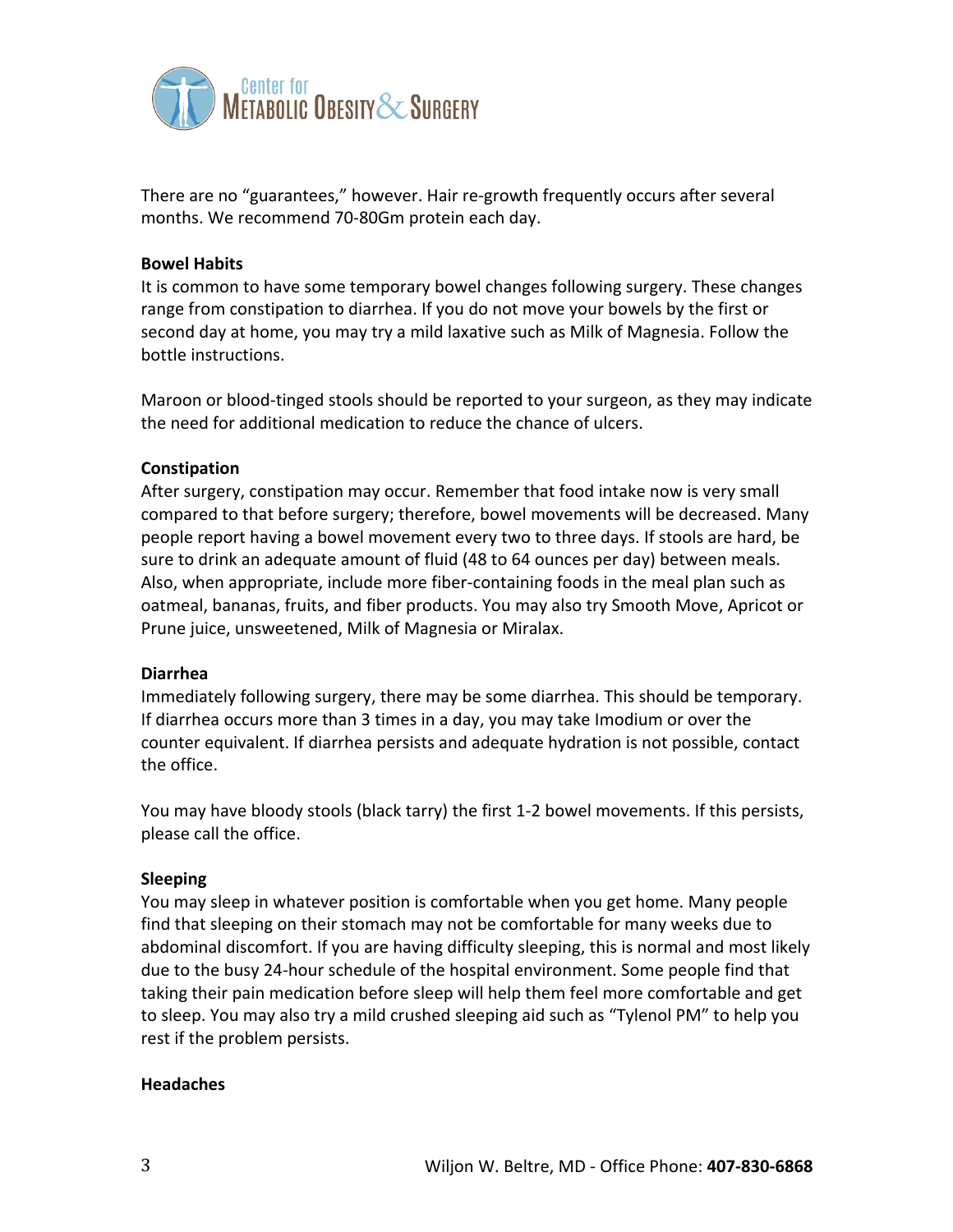

Some of you who were without anti-depression medication for several days may have migraine type headaches as a withdrawal effect. Please resume these medications ASAP. (No extended or time released medications.)

## **Returning to Work**

You should plan on taking 7-14 days off work. We recommend to those who must return to work before 2 weeks, begin with a less than full time schedule and work slowly back to full time. You will need to be sure your employer will allow you to take time to eat your meals slowly at work to ensure proper nutrition. If you need "return-to-work" or other insurance papers completed, please bring them to the office at the one-week visit and we will be happy to assist you with their completion. Remember, NO lifting over 25lbs. For 4 weeks...NO EXCEPTIONS.

## **Activity**

It is important to be up out of bed or chair and active when you return home. You might notice that you tire easily and need to take frequent rest periods. You can resume sexual relations when desirable, keeping the restrictions on other physical activity in mind.

## **Exercise**

Exercise is one of the most important things you can do for yourself after surgery to keep healthy, increase your energy level and lose the maximum amount of weight. Walking will burn about 200 calories per mile (there are 3,500 calories in one pound). When you get home, you should start a walking program to your tolerance. In addition to the walking program, you should be active and walking as you would normally around your house. If you begin to feel short of breath, tired or exceed your target heart rate during the walking program, slow your pace or stop.

After the first couple weeks, you can substitute another type of exercise you enjoy for the walking program if you are feeling strong enough. The exercise should have an aerobic component that raises heart rate to a healthy target heart rate. It is also very important to add in resistance training to your workout routine prior to your cardio/aerobic workout. You may use resistance bands or hand weights that you can purchase at your local retail stores (Wal-Mart, Dicks, Target, and Sport's Authority)

## **Pregnancy after Surgery**

Women of childbearing age should be on a reliable method of birth control until their weight has stabilized for at least 12-18 months. We DO NOT recommend pregnancy until at least 12 months after surgery! If pregnancy does occur, a detailed consultation with your bariatric surgeon and obstetrician will be necessary to assess your nutritional status. After delivery, weight loss will resume.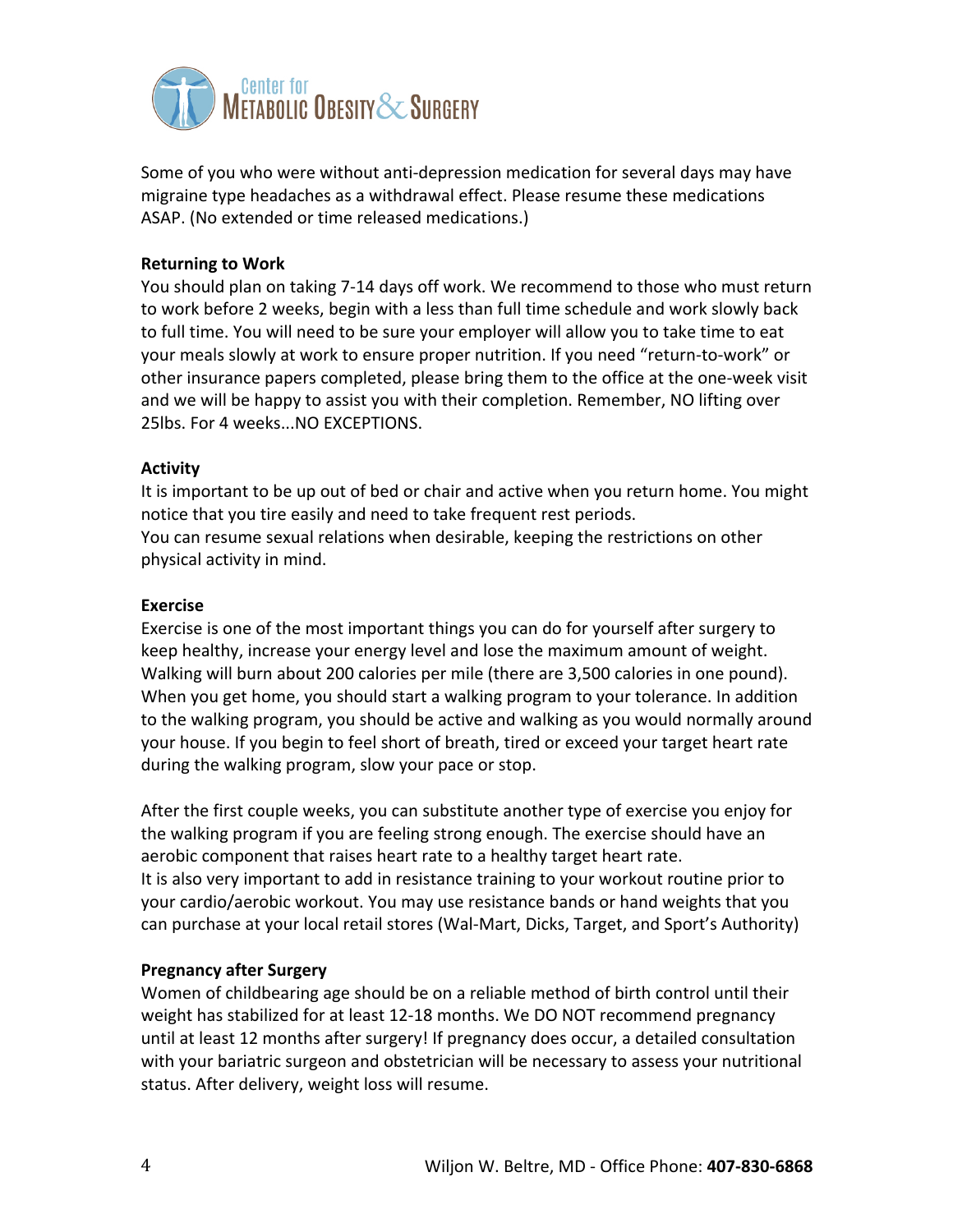

## **The Internet**

The Internet has a wealth of information and online support groups for bariatric surgery patients. Support group members have recommended searching under "Gastric Bypass" to find a wide selection of sites. You can post messages and ask questions of former patients from a variety of programs across the nation.

### **Support Groups**

One of the assets of the Bariatric Surgery Program is the post-operative care provided to our patients. Medical studies on Gastric Bypass patients conclude that the most successful patients are those who adhere to and take advantage of the follow-up activities provided by comprehensive programs.

Monthly Support Group programs not only offer you the opportunity to compare your experience with the patients in one-on-one, informal setting, but they strive to provide educational sessions each month on topics of interest to Gastric Bypass patients. We strongly encourage you to attend support groups, which are posted on the website. Remember, one of the lifestyle commitments you made when you decided to have surgery was adherence to follow-up (the other two were diet and exercise.)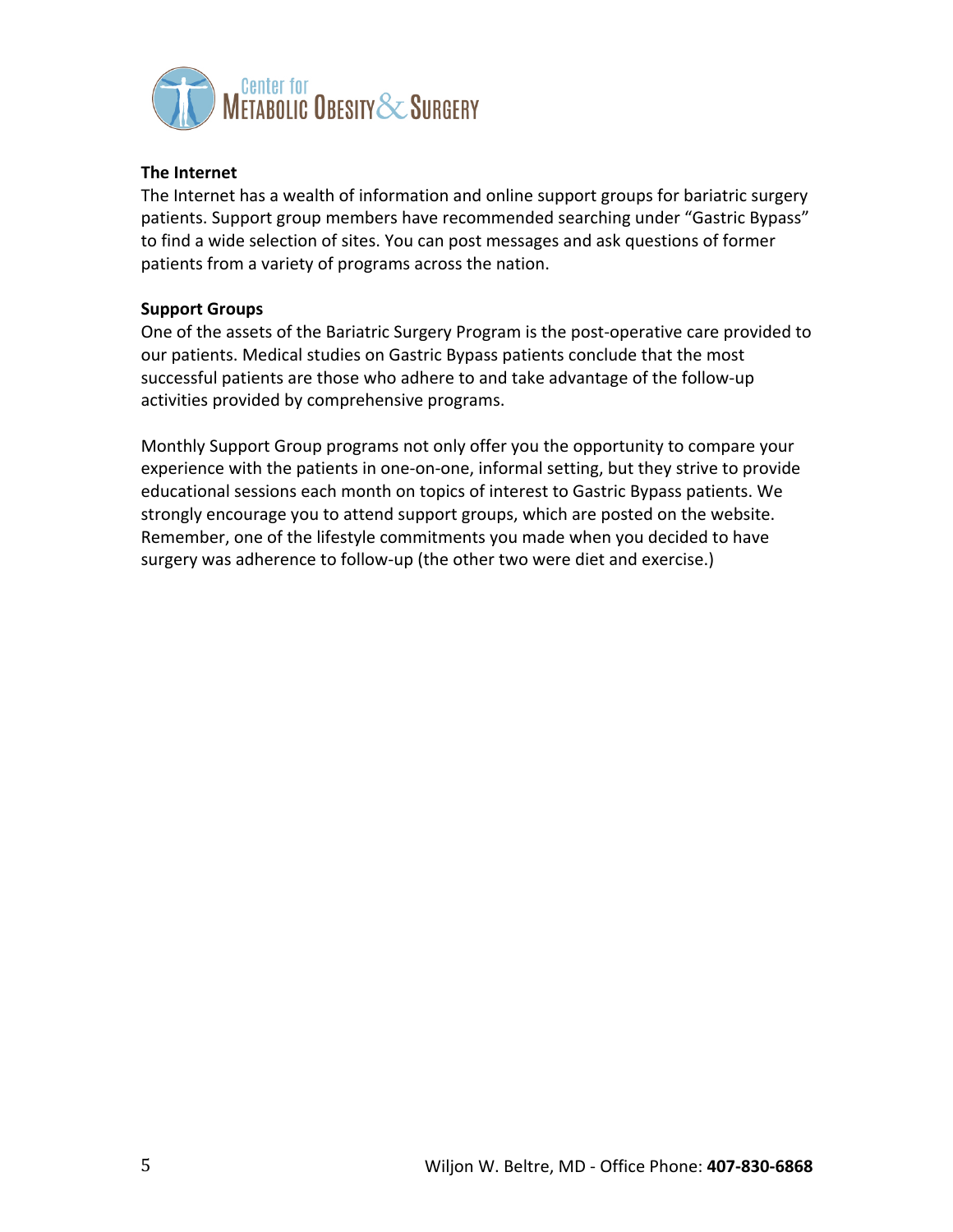

## **Advancing Your Diet After Weight Loss Surgery**

The First Four Weeks And Beyond

## **Stage 1- Week 1: Clear Liquid Diet**

Clear Liquid Diet to begin post-op Day 1 if no nausea or vomiting. You must sip fluids all day. The goal should be 4-8 ounces per hour for a total of at least 64 ounces of clear liquids per day.

Start a chewable multiple vitamins with iron on the first day home (2 per day), along with calcium, and B-12.

Recommended Sugar-Free Clear Liquids:

- Clear Broth or Bouillon Chicken, Beef, or Vegetable, can add protein powder
- Crystal Light or sugar-free Kool-Aid
- Decaf tea and coffee (NutraSweet, Splenda, Sweet-n-Low, Stevia allowed, nondairy creamer is ok)
- Fruit juice sweetened with Splenda or other artificial sweetener. Avoid citrus (orange, grapefruit, and pineapple) and tomato. Grape, apple and cranberry are okay.
- Herbal Tea or un-sweet tea Caffeine Free
- Jello
- Non-Carbonated beverages
- Propel Water by Gatorade or PowerAde Zero
- Sugar free drinks including Diabetic Breeze
- Sugar-free Carnation Instant Breakfast
- Sugar-free popsicles, Sugar Free Italian Ice, Sugar Free Sherbet
- Water
- Ocean Spray

Take Supplements – Exercise Daily – Extra Protein – Drink Fluids

### **Stage 2- Week 2: Full Liquid Diet**

Start high Protein Full Liquids (Pro-complex, Body Fortress, etc.) in addition to Sugar Free Clear Liquids.

RECOMMENDED FOODS:

- All food from previous stages Cream of Wheat
- If protein powder with clear liquid is tolerated, then mix protein powder of choice with non-fat milk or Almond Breeze. If Lactose intolerant, use non-fat Lactase-Enzyme treated
- milk.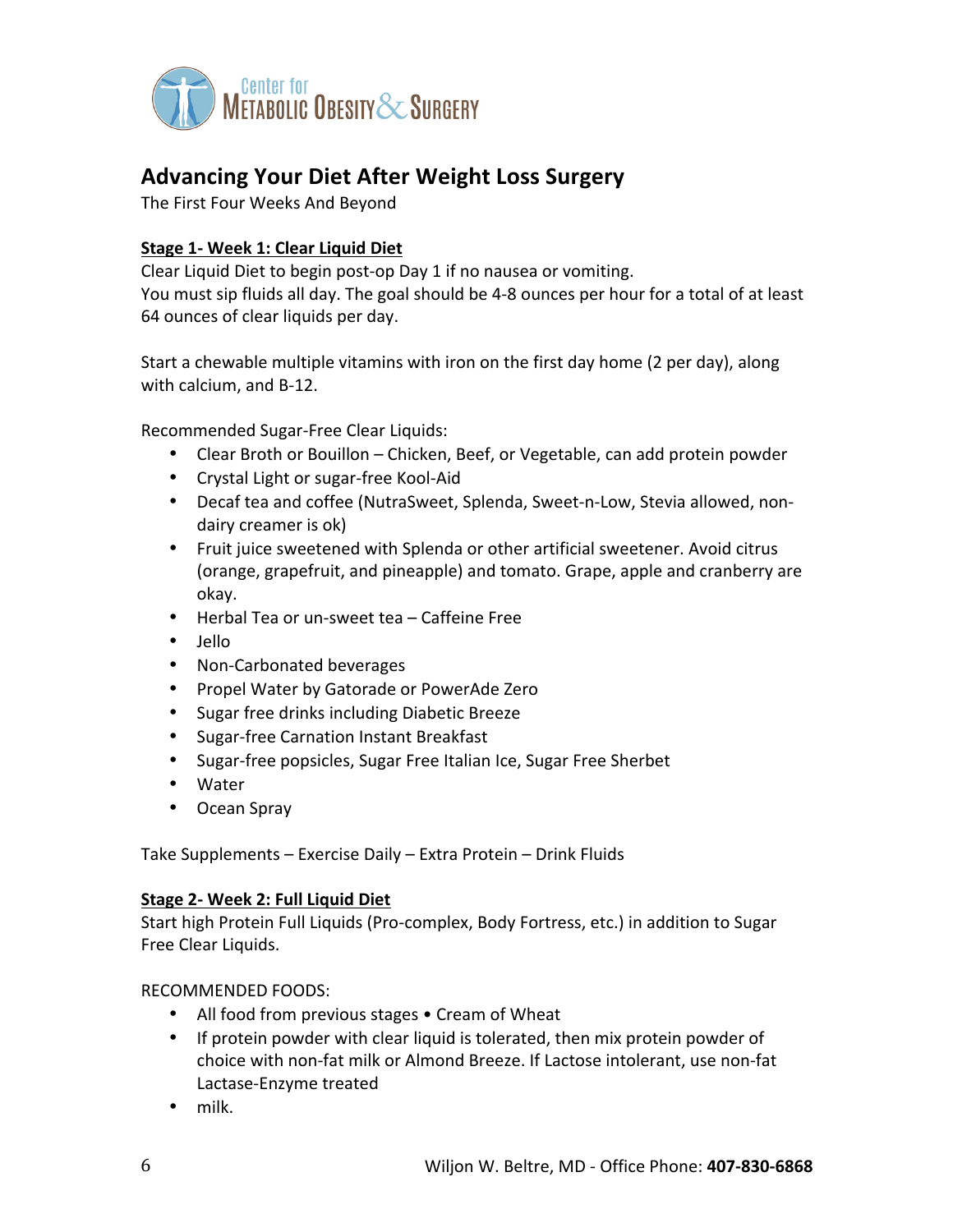

- Low Fat creamed soups thinned (no chunks), check useful websites for recipes.
- Natural applesauce
- Non-fat Yogurt (sugar-free), Greek Yogurt
- Sugar-free Carnation Instant Breakfast- made with skim milk Sugar-free Fudgesicles
- Sugar-free pudding- make with skim milk and add protein power
- Sugar-free yogurt (no chunks) made with Nutrasweet or Splenda. Greek yogurt
- Unsweetened 100% Fruit Juice diluted with water without pulp (no orange juice, grapefruit or tomato juice). Limit to 4 ounces per day.
- V-8 juice (low sodium), V8 Fusion fruit juices. Try light versions sweetened with Splenda.
- Thinned Oatmeal
- Soups with soft noodles

## **Stage 3 – Week 3: Pureed Diet to Soft Diet**

Pureed Diet to Soft Diet Add one new food at a time

Aim for 48 to 64 ounces of fluid per day to prevent dehydration. Avoid drinking 30 minutes before and after meals.

Avoid starchy foods like white rice, pasta, breads

Chew completely and slowly

Continue full liquids to pureed adding one new food at a time, as tolerated.

Eat three (3) meals a day and (2) two snacks. Limit fats and avoid sugars.

Protein is the priority (70-80 grams per day).

RECOMMENDED FOODS:

- All foods from previous stages.
- Baked potatoes (no butter), sweet potato
- Blended protein shakes with non-fat, sugar-free frozen yogurt, pureed fruit
- Box mashed potatoes
- Canned peaches, apricots, mandarin oranges or pears (sweetened with splenda)
- Cream of Wheat, Grits or Cream of Rice cereal. Start with 1-2 Tbsp. at a meal.
- Dried beans and peas-navy beans, kidney beans, low fat refried pinto beans, lima
- beans, lentils, split peas cooked without added fat until very tender (remember that these foods may cause abdominal discomfort and/or gas).  $\bullet$  Eggs scrambled or egg whites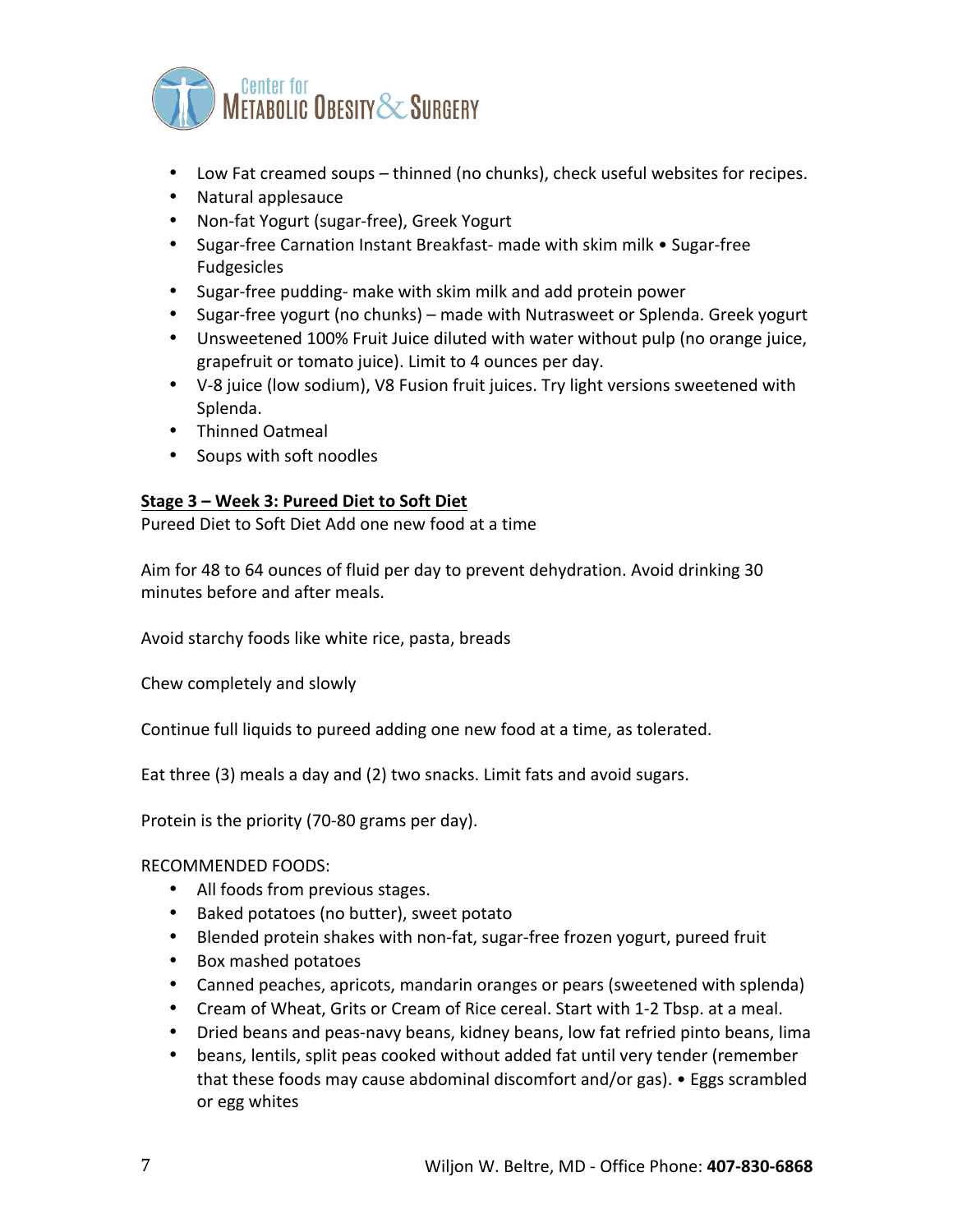

- Hummus
- Lean meats (fish, tuna fish, chicken, turkey) make sure the meats are moist and very chewed up before swallowing
- Low fat cheese containing less than 6 grams of fat per ounce (most 2% cheese), Low fat or nonfat cottage cheese ( $1/4$  cup), ricotta cheese
- Oatmeal
- Smoothies, watch sugar content!
- Soft canned fruits (pears or peaches) sweetened with splenda
- Soft cooked vegetables (avoid asparagus and celery)

## **Stage 4 – Week 4: Add new foods one at a time SOFT TO REGULAR DIET**

Aim for 64 ounces of fluids to prevent dehydration. Avoid drinking 30 minutes before and after meals.

Continue drinking fluids especially water between meals and throughout the day.

Three (3) meals a day, plus two (2) snacks, if needed. No more than two oz's of meat and 1 oz. of other food for a meal and 1-2oz for snacks.

## RECOMMENDED FOODS:

- All foods from previous stages.
- Avoid fibrous vegetables (raw cabbage, celery, asparagus and lettuce)
- Avoid fruit with membranes (oranges, grapefruit, pineapple, grapes)
- Avoid tough meats (steak, roast, pork chops)
- Cheese containing less than 5 grams of fat per ounce (most 2% cheese), Laughing Cow cheese, cheese sticks
- Dried beans and peas-navy beans, kidney beans, low fat refried pinto beans, lima beans, lentils, split peas cooked without added fat until very tender (remember that
- these foods may cause abdominal discomfort and/or gas).
- Lean meats (fish, tuna fish, chicken, turkey) make sure the meats are moist and
- very chewed up before swallowing
- Low fat or nonfat cottage cheese  $(1/4 \text{ cup})$
- or canned in juice
- Soft canned fruits (pears or peaches) sweetened with splenda, sugar free
- Soft cooked vegetables

### **\*\*Remember:**

Add one new food at a time

Avoid starchy foods like white rice, pasta, breads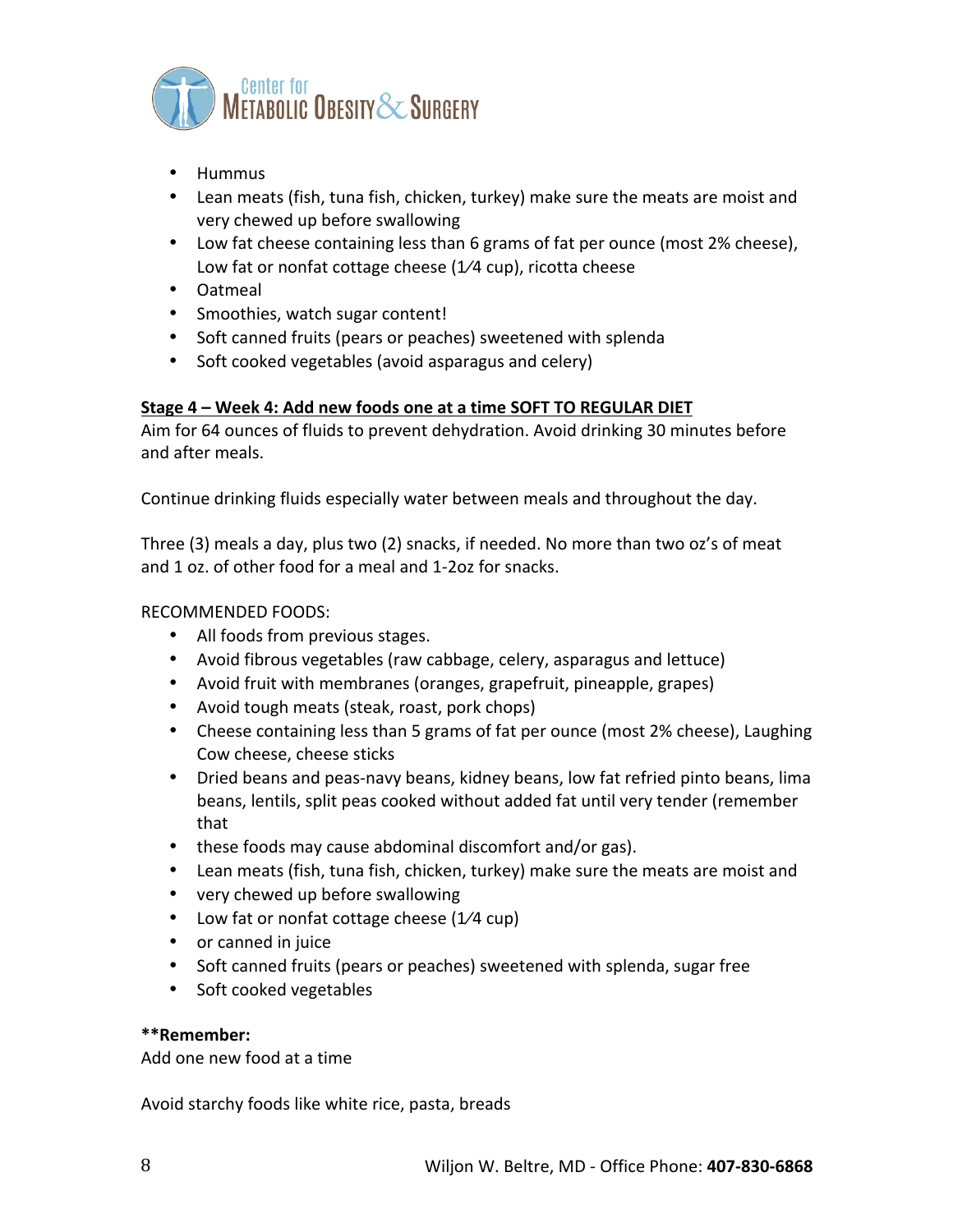

## Chew completely and slowly

Continue supplemental protein (70-80 grams of protein is the daily goal)

### **You are recommended to avoid the following food for the long term.**

- Foods high in carbohydrates: allowed to eat once per month (Pasta, Rice, breads, Crackers, Potatoes)
- Foods high in saturated fats and avoid trans fats
- Fried foods
- Sugar beverages such as juice and soda.

### **Helpful Hints for Success:**

- Avoid time release or extended release forms of medications
- Begin with chewable, liquid, or crushable vitamins, you may progress to whole vitamins after 6 months
- Choose a multivitamin with at least 18mg of iron, 400mcg of folic acid, and some selenium and zinc
- Continue to take in 60-80grams of protein per day
- DO NOT EAT/DRINK at the same time. Stop drinking 30 minutes prior to eating and wait 30 minutes after eating to resume drinking
- Don't worry: as long as you continue your follow up visits, we will make sure you're not lacking any of your vital nutrients
- Exercise a minimum of 3 times per week, making sure to do resistance training prior to cardio.
- Fluid 64oz. per day (four 16 oz. bottles or eight 8 oz. bottles)
- Maintain a food diary that includes water intake and exercise log
- No NSAIDS, example: Aspirin, Ibuprofen, Advil, Motrin, unless approved on individual basis
- Take vitamins close to or at mealtime to help intolerance
- Taking supplements will promote and help maintain weight loss, so continue for life.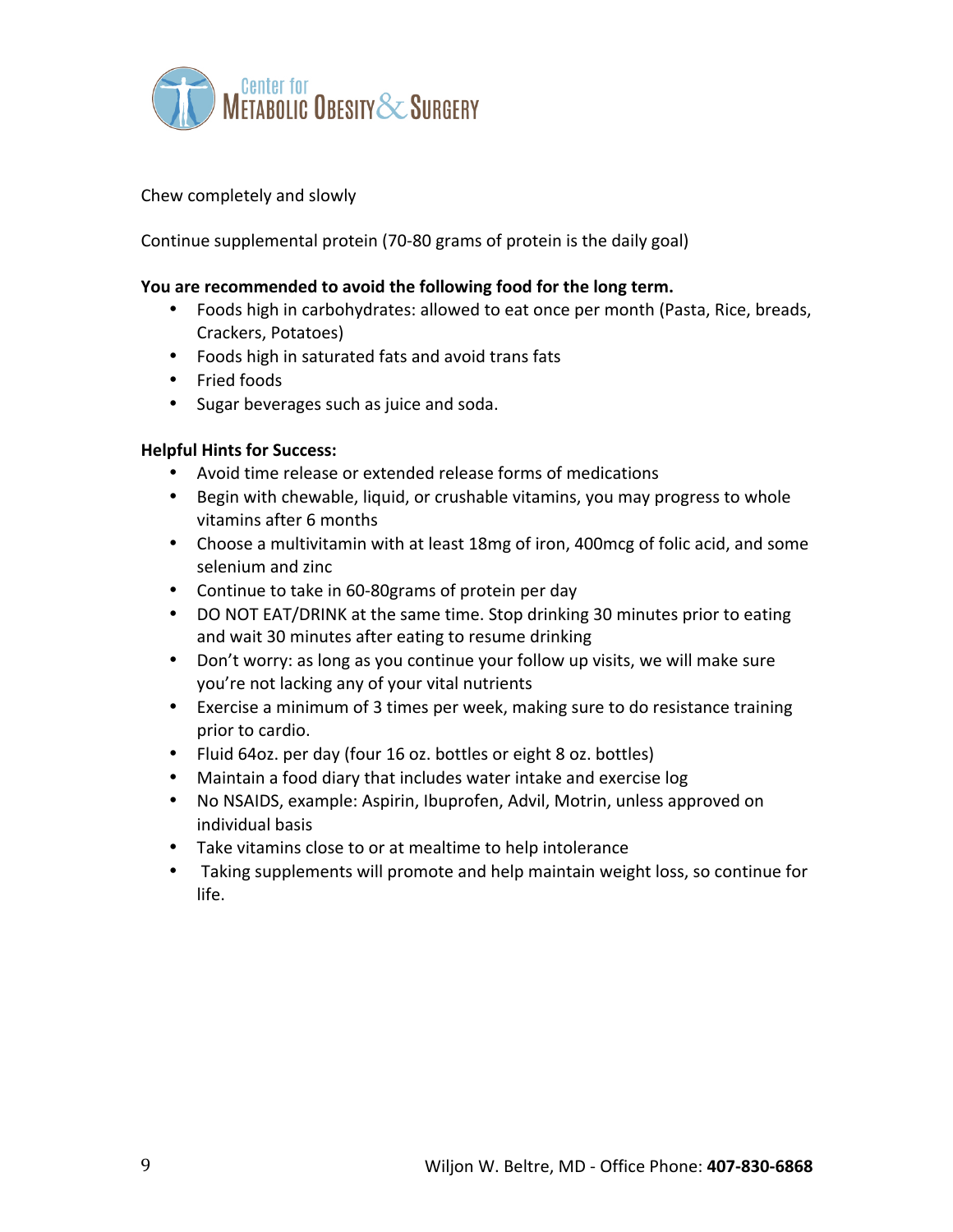

# **General Dietary Guidelines for Life for Bariatric Patients**

## **Beyond The First Four Weeks**

Choose foods high in proteins, moderate to low in carbohydrates, and moderate to low in fat.

## "HEALTHY CHOICES"

- Avoid carbonated beverages and alcohol. Avoid greasy or spicy foods.
- Avoid or limit whole milk.
- Baked, broiled, barbecued chicken (without skin), turkey, fish, shellfish.
- Canned water packed tuna  $(1/4 \text{ cup} = 1 \text{ oz. meat})$
- Chopped cooked chicken or turkey (make with diet Mayo or dressing) or use for stir fry.
- Egg / egg whites / egg substitute  $(1 \text{ egg} = 1 \text{ oz}$ . meat = 7gm protein)
- Ground white meat chicken and turkey use for hamburger patties, casseroles, etc.

Drink water between meals. Remember 64 ounces or 2 liters per day (at a minimum). Remember to avoid drinking 30 minutes before and after your meal.

Eat  $2 - 3$  meals per day. 2-3 snacks daily. Do not force a meal if you are full. No more than 3-4 ounces at a meal and 1-2 ounces at snacks.

REMINDER: Chew, chew, chew so that they can pass through small stomach opening. Eat slowly and chew foods well to avoid pouch distress.

LEAN PROTEIN SCOURCES: (your new favorite foods)

- Lean red meats and pork ground will be best tolerated.
- Liver
- Proteins should always be eaten first at every meal.
- Take nutritional supplements as directed.
- Tofu use in stir-fry, soups, add to scrambled eggs (2  $1/2 \times 2$  inch square = 1 oz. meat). Tofu takes on the flavor of whatever it is cooked with.

How Do I Get The Recommended Amount of Protein I Need? \*It is recommended that you get an average of 60-80gm of protein/day. This should be broken up into 3 meals, 2 snacks.

\*You can determine the protein amount with packaged/labeled foods, but foods without labels can be tricky.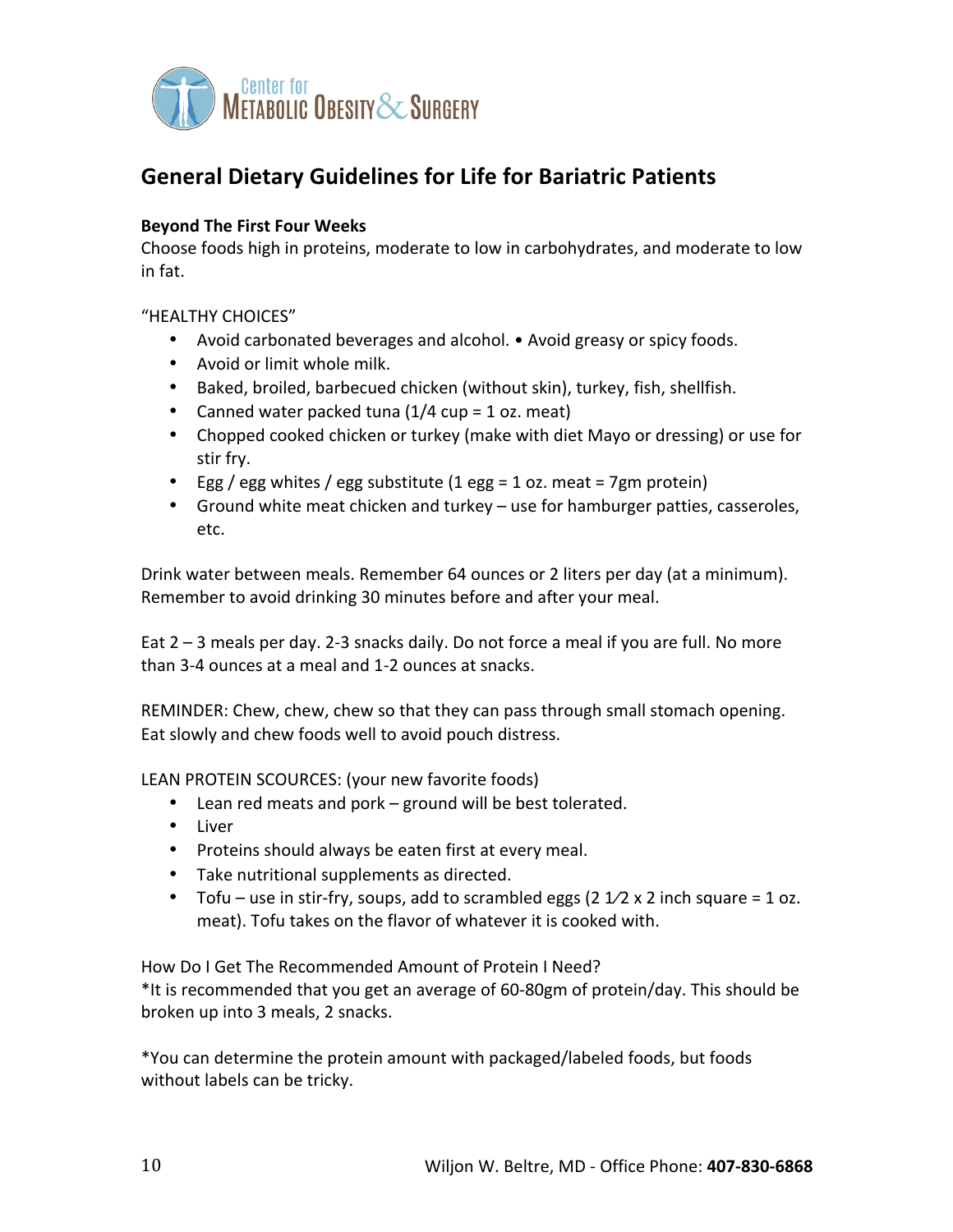

Remember these rules of thumb: 1 ounce of protein  $= 7gm$  of protein  $1$  egg = 7gm protein

\*Serving of protein  $3oz = (size of$  palm of your hand or deck of cards) = 25gm protein Protein-Rich Foods and Amount of Proteins in Each

## **BEEF**

Hamburger patty, 4oz-28 grams of protein Steak, 6oz-42 grams Most cuts of beef-7 grams of protein per ounce

## **CHICKEN**

Chicken breast, 3.5oz-30 grams of protein Chicken thigh-10 grams (for average size) Drumstick-11grams Wing-6 grams

## **FISH**

Most fish fillets or steaks are about 22 grams of protein for 3  $1/2$  oz of cooked fish. Tuna, 6oz can-40 grams

## **PORK**

Pork chop, average-22 grams of protein Pork loin or tenderloin, 4 oz-29 grams Ham, 3oz serving-19 grams Ground pork, 3 oz-22 grams Bacon, one slice-3 grams Canadian-style bacon, one slice-5 to 6 grams

### **EGGS AND DAIRY**

Egg, large-6 grams of protein Milk, 1 cup-8 grams Cottage cheese,  $1/2$  cup-15 grams Yogurt, 1 cup-usually 8 to 12 grams, check label Soft cheeses (Mozzarella, Brie, Camembert)-6 grams per ounce Medium cheeses (Cheddar, Swiss) - 7 or 8 grams per ounce Hard cheeses (Parmesan) -10 grams per oz.

### **LEGUMES**

Tofu-1oz, 2.3 grams Soy Milk, 1 cup-6 to 10 grams Most beans (black, pinto, lentils, etc.)-1/2 cup 7 to 10 grams Soy beans-1/2 cup, 14 grams of protein Split peas,  $1/2$  cup-8 grams

### **NUTS AND SEEDS**

Peanut butter, 2 table spoon-8 grams of protein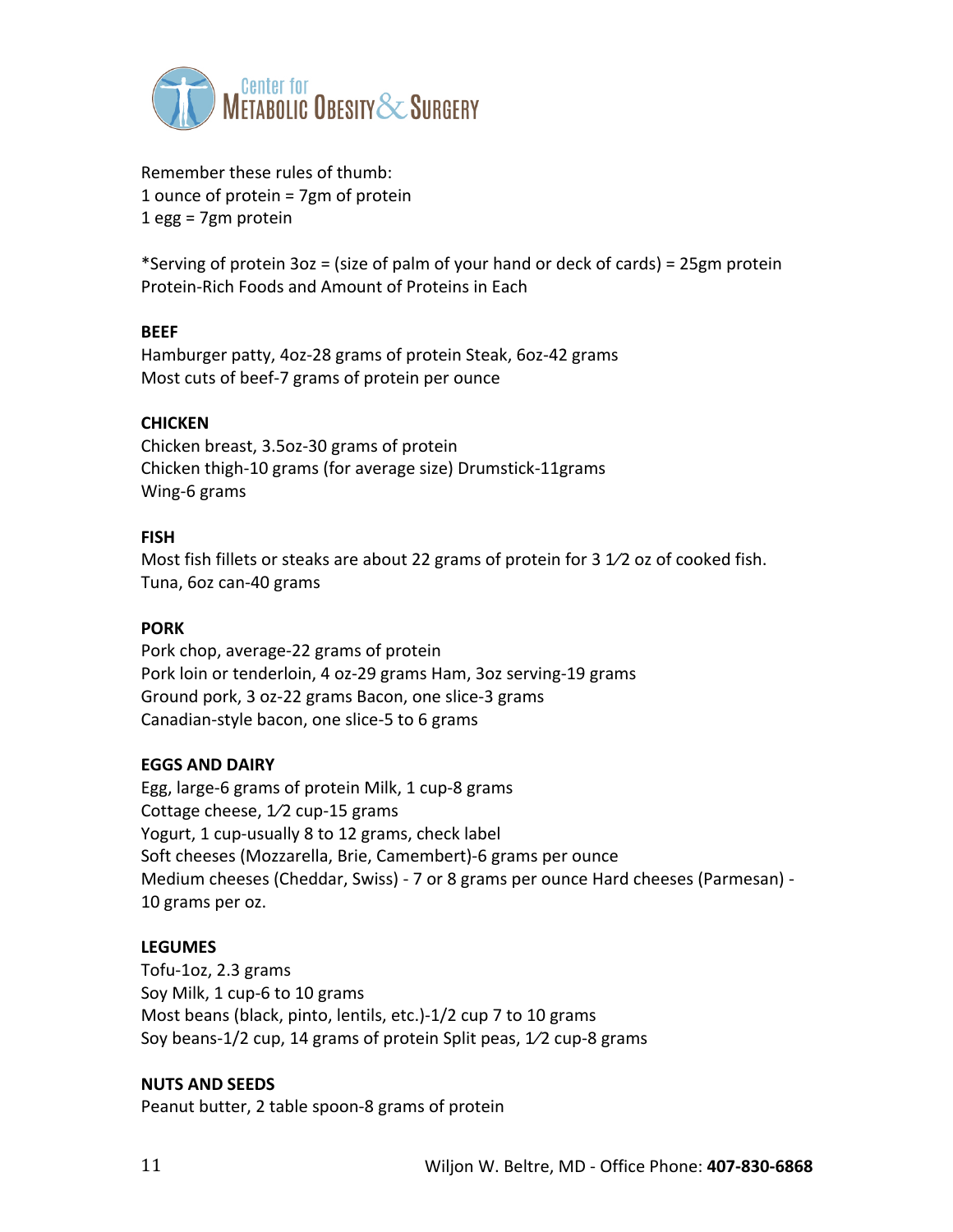

Almonds, 1/4 cup-8 grams Peanuts, 1/4 cup-9 grams Cashews, 1/4 cup-5 grams Pecans, 1/4 cup-2.5 grams Sunflower seeds, 1/4 cup-6 grams Pumpkin seeds, 1/4 cup-8 grams Flax seeds, 1/4 cup-8 grams

### **Food Labels:**

Read all your food labels to determine the nutrient content and be on the lookout for hidden sugars. Serving size is important!

Be careful when reading labels at the market. Quoted protein amounts are based on certain serving sizes and you may not be able to have a whole serving  $-$  so, a product that appears high in protein may not be all that high.

Check the other nutrients also. A food high in protein, but also high in carbohydrates or fats would not be a good choice as the proportion of protein is not as good as it looks.

## Protein and your meals:

Eat all your protein foods first, and then move on to your vegetables and fruits, then finally your grains and cereals, which should be whole grain. Half your meal size should consist of protein. Try to have protein as part of every meal.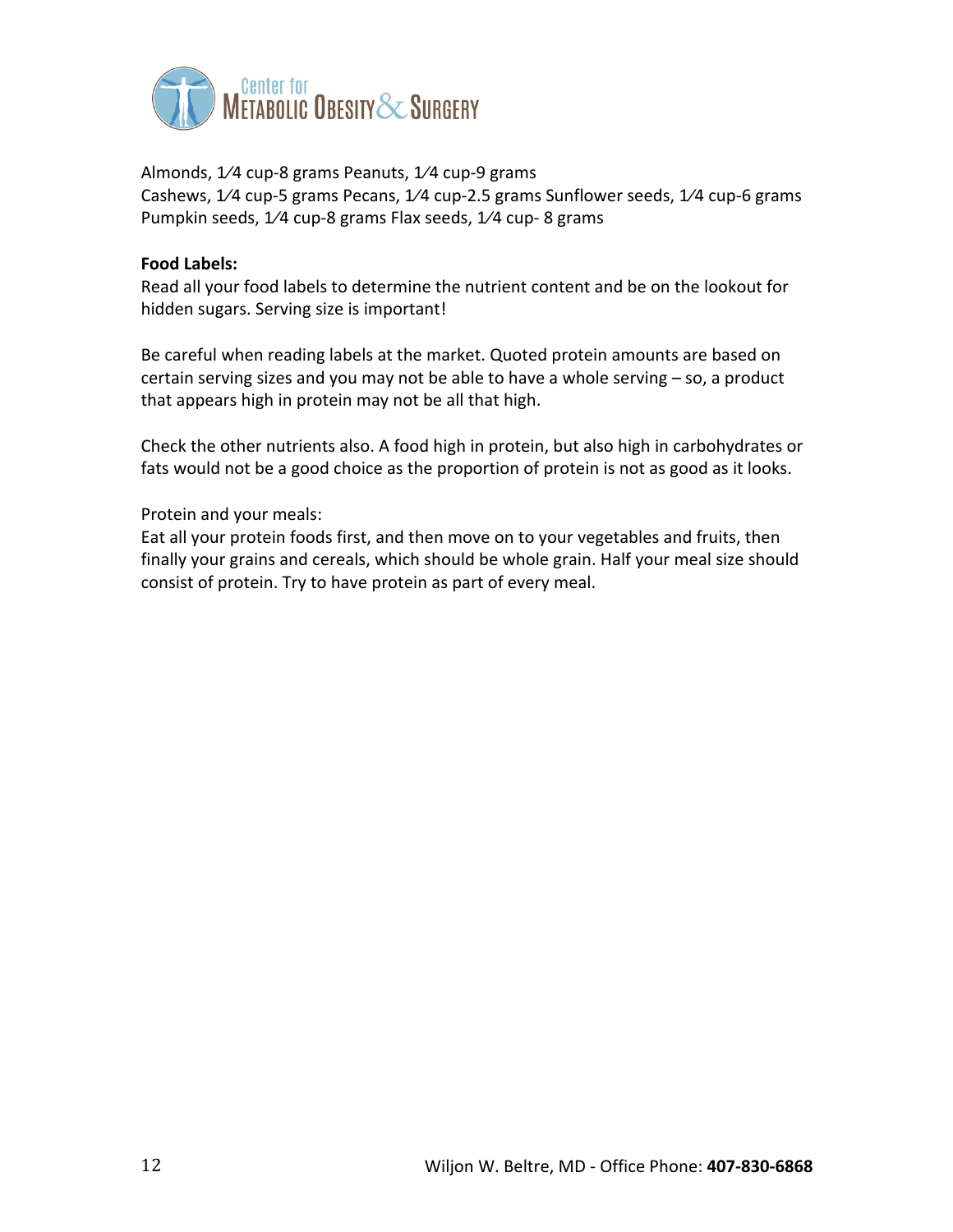

## **Guidelines for Food Selection for Bariatric Patients**

The following list is to be used as a guide for making food selections. Always work toward eating a well-balanced diet.

## **FOODS RECOMMENDED**

Protein Eggs, fish, chicken, turkey, tofu. Try to choose white meat poultry. If tolerated, nonfat/low-fat cottage cheese, cheese, plain or artificially sweetened nonfat/low-fat yogurt, Lactaid milk. Fried or high fat meats, fried eggs, highly seasoned or spicy meats, skin of meats and tough meats. Avoid red meat (beef, lamb, pork) during the first 4 months.

Breads, Potatoes and Starch Substitutes, Mashed Potatoes, Crackers, Green peas, Rice, Toast, Cream of Wheat, Grits, Couscous, Oatmeal, Sweet potatoes, \*Beans and lentils however may cause discomfort and gas.

Breads made with dried fruits, nuts and seeds, pastries, donuts, muffins, pasta and rice if not fully cooked, sugar coated cereals, coarse bran cereals, potatoes to which sugar has been added.

Vegetables Soft cooked fresh, frozen or canned vegetables (i.e., carrots, beets, mushrooms, spinach, squash and green beans), vegetable juice, and raw vegetables as tolerated after several months. Any vegetable with tough skin or seeds (i.e., tomato, corn, celery). Cabbage, cauliflower, broccoli and brussels sprouts may cause gas distress. Fruits Unsweetened canned fruits, fresh fruits as tolerated in approx. 3 months) Fruit juices/drinks, fruit skins, fruits canned in heavy syrup. Dried fruits, pineapple for 6 months, melons and raw apples may cause gas distress.

Soups Protein soups made with allowed foods, spicy soups as tolerated. While restricted on liquids with meals, strain and eat liquids only Soups prepared with heavy creams or made with high fat ingredients.

Fats Small amounts of butter or margarine or oil may be used, low-fat salad dressings, nonfat/low-fat mayonnaise, sour cream and cream cheese are tolerated. Peanut butter in small amounts. Regular mayonnaise, salad dressing, margarine, butter and sour cream. Sweets Not recommended.

See "dumping" explanation. All sweets, candies and desserts especially if made with chocolate or dried fruits or if eaten on an empty stomach.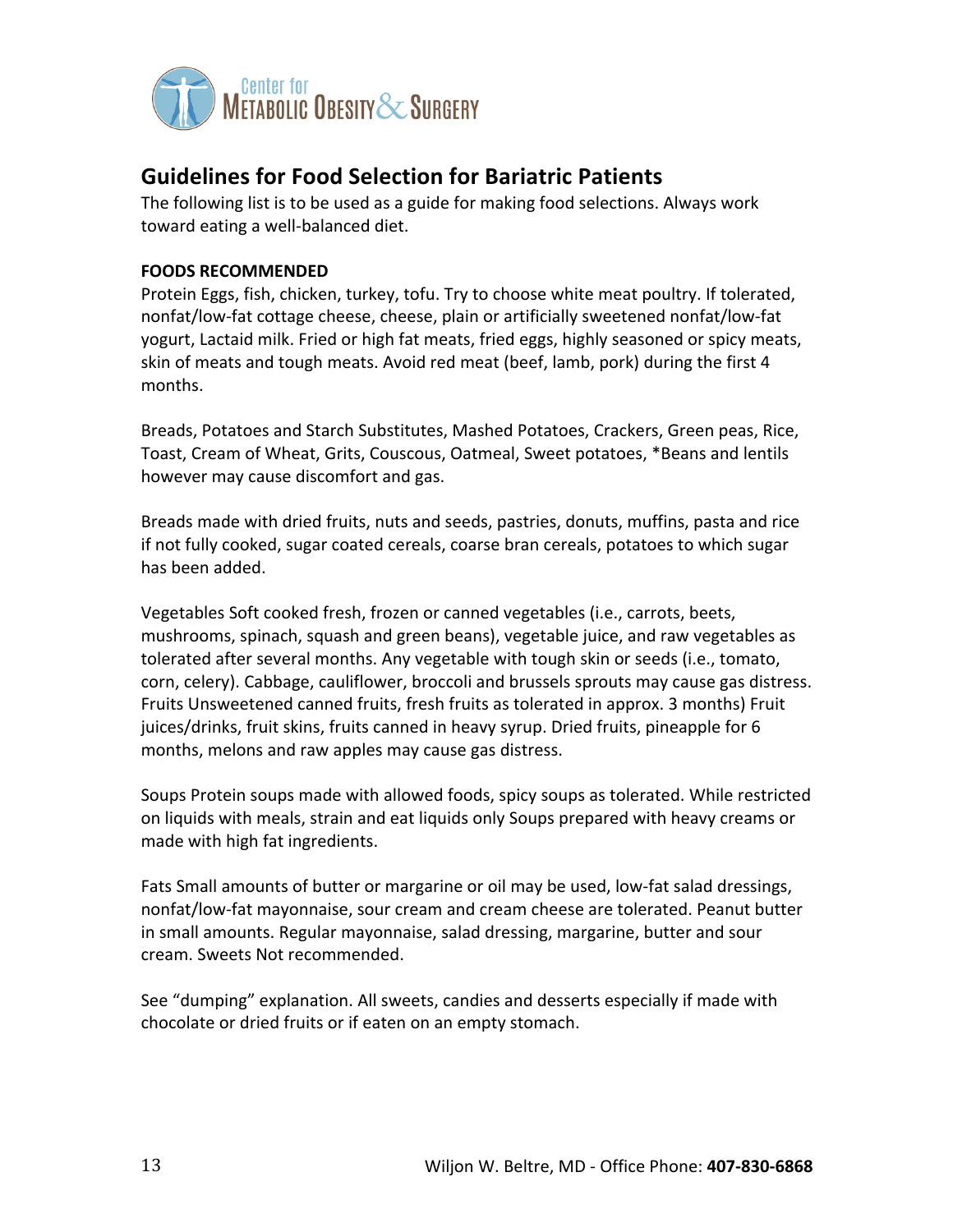

Beverages Decaffeinated coffee, un-sweet tea, water, nonfat/low-fat Lactaid milk, Crystal Light, fruit juices with sweetened with Splenda, half calorie juices, and Sugar free Kool-Aid.

Alcohol, sweetened fruit drinks or carbonated regular soda.

Miscellaneous lodized salt, pepper, herbs and flavored seasonings as tolerated. Light mocha mix or other nondairy low-fat substitutes. Jalapenos, nuts, seeds, tough skins for at least 3 months post-op.

## **AVOID COMPLICATIONS**

## **Signs and Symptoms of Complications**

Leaks (may occur at the connection from your small intestines to your new pouch or from the sleeve staple lines. Leaks are rare on gastric band patients)

During your surgery, your surgeon will check to see if your new connection has an air leak.

- This is done by filling your new pouch with air and your belly with saline. If there are air bubbles present, the anastomosis will be reinforced.
- Call your surgeon if you experience
- Increased heart rate
- Sense of anxiety\*\*\*
- Fever
- Worsening Shortness of breath

These may be signs of a leak at your anastomosis and may require intervention.

## **Pulmonary Embolism**

A pulmonary embolism is a clot that has traveled from another part of your body, usually your legs that blocks air from going in and out of your lungs. This is the most common early complication of surgery.

This is an emergency! Go straight to your local Emergency Room!

- Chest Pain
	- $\circ$  Under the breastbone or one side
	- $\circ$  Especially sharp or stabbing also may be burning, aching, or dull, heavy sensation
	- $\circ$  May get worse with deep breathing, coughing, eating, bending, or stooping (person may bend over or hold his or her chest in response to the pain)
- Cough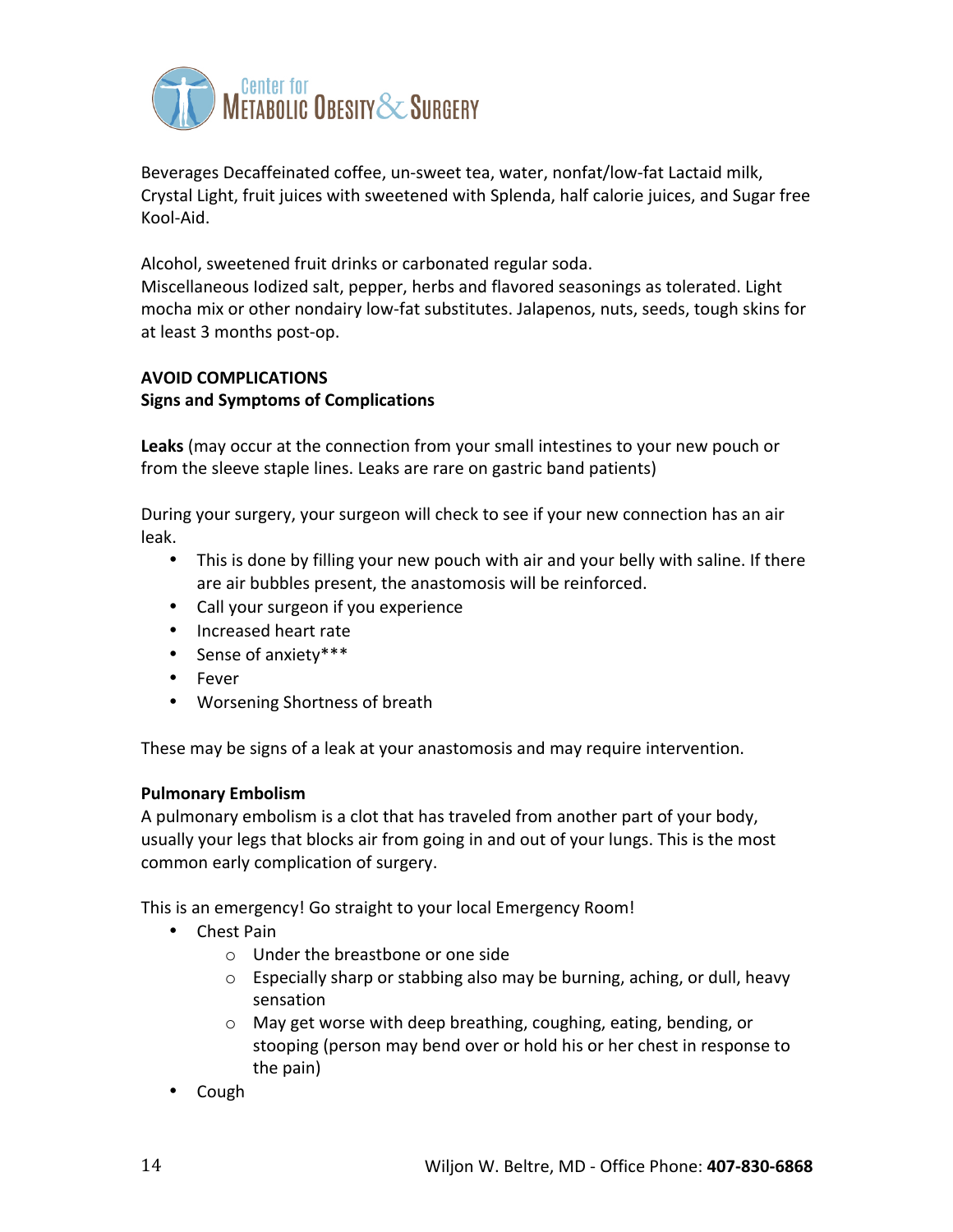

- $\circ$  Begins suddenly and may have some blood or blood-streaked sputum  $\bullet$
- Rapid breathing
- Rapid heart rate
- Shortness of breath
	- $\circ$  May occur at rest or during activity or it may start suddenly

## **What you can do to prevent a Pulmonary Embolism**

WALK, WALK, WALK!!!

The day of surgery, the nurses will have you walking in the halls. This will help to decrease the chance of a blood clot in your legs. You will also be given a dose of a blood thinner (Lovenox) prior to surgery and after surgery.

You will also use a compression device on your legs while lying in bed in the hospital to decrease the risk.

At home...

WALK, WALK, WALK!!!

Choose the bathroom furthest from your room. Resume your activities as directed Take Lovenox!!! Dr. Beltre will discharge you with a prescription for Lovenox. Inject Lovenox under the skin as instructed. Lovenox prevents blood clots in the legs that may turn into pulmonary embolism.

### **Vitamin Deficiency**

After your surgery, it is extremely important that you continue to take your vitamins as directed by your provider.

Calcium is necessary for maintaining bone strength and helps prevent fractures.

Vitamin B12: Nourishes the nervous system Iron: Carries Oxygen throughout the body Without these vitamins: Calcium:  $\uparrow$  risk of fracture

Vitamin B12:  $\uparrow$  risk for memory loss, numbness, paralysis Iron:  $\uparrow$  risk for a stroke, heart attack or anemia

### **Recommended Vitamins**

### **1. Multivitamins**

There are a lot of multivitamins for bariatric patients. Some of these vitamins can be quite

expensive. I normally recommend Celebrate. This is a complete multivitamin for bariatric patients that are reasonably priced. It is recommended that you take a chewable